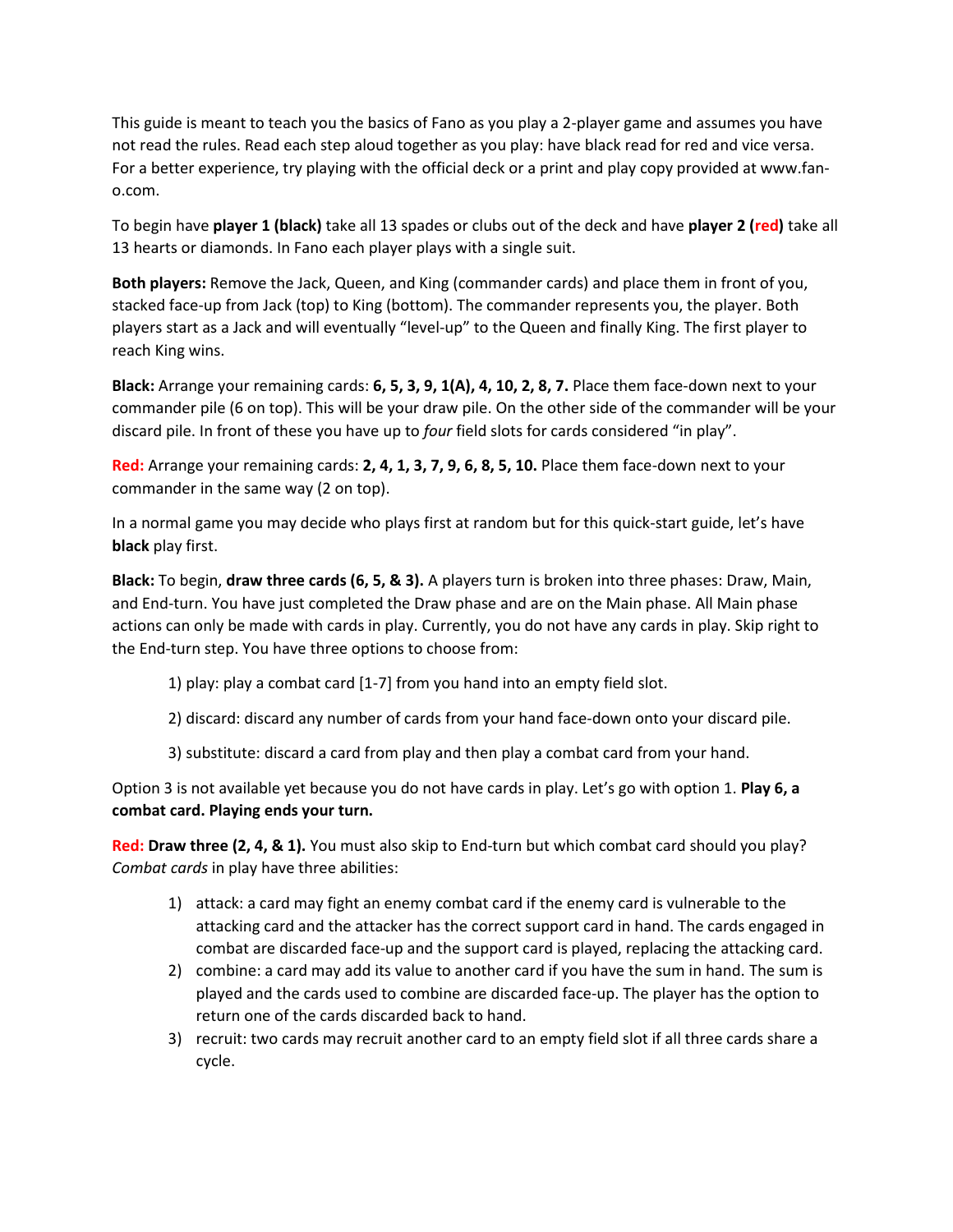Black has only one combat card in play (6). They can't perform the combine or recruit options on their next turn but depending on what you play, they might be able to attack your cards. You want to avoid playing a vulnerable card. Take a look at the attack/recruit cycles reference sheet (attached to this document) or examine the cycles printed on the PnP/official cards and find the three cycles with 6 in them. These cycles are like the game paper-rock-scissors. Numbers clockwise of 6 are vulnerable to an attack by 6 (these numbers are 1, 3, & 7). However, 6 is vulnerable to an attack by the numbers counterclockwise to 6 (these numbers are 2, 4, & 5).

*Question: Which card(s) in your hand can attack the 6?* 

*Answer: Your 1, if played, would be vulnerable to an attack but your 4 and 2 can attack the 6.* 

Your 4 and 2 can attack the 6 but require different support cards to make an attack. Look back at the cycles. To attack a card (clockwise) you will need a support that can take your place (counterclockwise). To use our paper-rock-scissor analogy again, paper can attack rock but needs scissors as support to take its place.

*Question: what support card do you need for 2 or 4 to attack 6?*

*Answer: 2 can attack 6 if you have 7 as support. 4 can attack 6 if you have 3 as support.* 

You don't have the support cards in hand. So, you can play either. **Play 2, ending your turn.**

**Black: Draw one card (9).** You drew a prestige card. Notice these cards are not in any of the cycles. The only ability they have is combine. However, these cards are needed to advance your commander and win the game. You must have all three (8, 9, 10) in play to advance to the next level. Prestige cards can not be played at the end of turn. The only way to get them in play is to combine cards already in play. You will not be able to combine your 6 and 3 for 9 this turn because 3 is not yet in play. You can play your 3 during your End-turn phase but 3 is vulnerable to the enemy 2 and might be attacked on their turn.

*Question: Is there another way to get the 3 in play next turn safely?*

*Answer: Your 5, if played now, can attack the enemy 2 next turn with 3 as support.*

If you played 5 now, and the opponent 2 remains on their field until your next turn, your 5 can attack the enemy 2. The 5 and 2 would be discarded and 3, the support card, would enter the field during your Main phase, allowing you to then combine for the 9 in the same Main phase. **Play 5, ending your turn**.

**Red: Draw one card (3).** We didn't know which card you would draw but had you played the 4 last turn instead, you would be able to attack the enemy 6 this turn with 3 as support. Black played a 5 which can attack your 2 if they have a 3 in hand. You do not have the support for your 2 to attack and you need more cards to combine or recruit so skip to End-turn.

*Question: Which end turn option can discard the 2 from play?*

*Answer: The substitute move can be used to discard the 2 first, before playing another card.*

If you used the substitute move to discard your 2 and play the 4 you will remove the enemy threat and have a card that can attack either enemy card—a great option. But, we can do something a little craftier and set a trap. When a card is attacked, a player has two options to counter: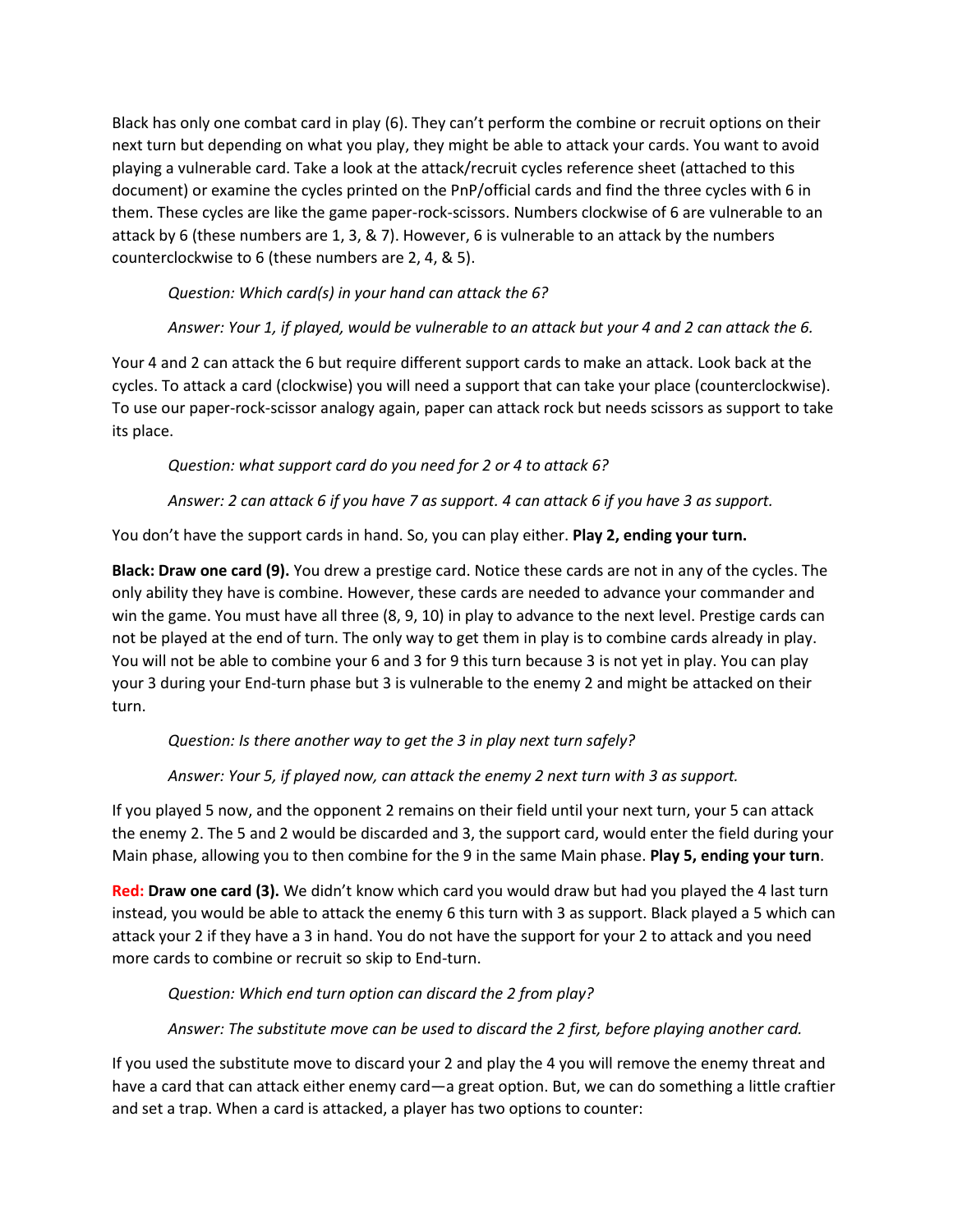- 1) combine counter: another card in play can assist by combining with the attacked card for a higher combat card.
- 2) recruit-combine counter: another card in play can assist by recruiting a card which can then combine with the attacked card.

In each option, the attacker is now faced with fighting a different combat card—changing their support needs. If the attack is invalid, the attacker is the only one discarded. If the new attack is valid (including the new support) the combined card and the attacker are discarded and the new support is played.

*Question: which card(s) if played can set up a counter if the opponent 5 attacks your 2?*

*Answer: playing 1 enables a combine counter. Playing 4 enables a recruit-combine counter.*

With 1 on the field, you could combine 1 and 2 for a 3 in the event of an attack. The opponent 5 would then be attacking your 3, an invalid attack that would result in 5 being discarded. Alternatively, if 4 is on the field you could have 4 and 2 recruit 1 which can then combine with your 2 for 3. Again, the attack would be invalid but with this way you will have more cards in play. **Play 4, ending your turn.**

**Black: Draw one (1).** 5 and 6 are part of a cycle together and can recruit 1.

Question: if you attacked the enemy 2 with 5 first, would you be able to still recruit?

Answer: no, if 5 attacks it will be discarded for a supporting 3.

**First, have 5 and 6 recruit your 1.** It is still your Main phase so you may attack. **Have 5 attack the enemy 2 supported by 3.**

**Red (counter):** Red, they have sprung your trap. **Have 2 and 4 recruit your 1, then have 1 combine with 2 for a 3.** You may now choose to have one of the discarded cards return to hand. Your 4 needs 2 as support to attack the opponent 1. **Return 2 to hand.**

**Black (continued):** Your attack was redirected to a 3, an invalid attack. Your 5 is discarded face-up and it is still your Main phase. Your 6 and 1 can't perform any actions so switch to End-turn. Red returned 2 to their hand after the combine which puts your 1 in danger.

*Question: what can you do to stop the opponent 4 from attacking your 1 and still play the 3?*

*Answer: the substitute option can discard a card in play for another combat card.*

## **Substitute your 1 for 3, ending your turn.**

**Red: Draw two (7 & 9).** The only Main phase action your cards can perform is to combine for a 7. While this may allow you to play 2 during End-turn to achieve the 9 next turn, 7 is vulnerable to both 3 and 6.

Question: what is the probability that black can attack 7 with their 3? With their 6?

Answer: (0% chance) 3 needs 1 as support to attack 7 which is in the discard pile. (50% chance) 6 needs 2 as support. They will have 3 cards in hand and 3 cards to draw.

The enemy 6 can also attack your 3 with a 50% chance if they draw 4 as support but you can counter that attack if you keep 7 in your hand. Your 2 can attack both cards and you could always combine for a 7 next turn and still achieve the 9. **Play 2, ending your turn.**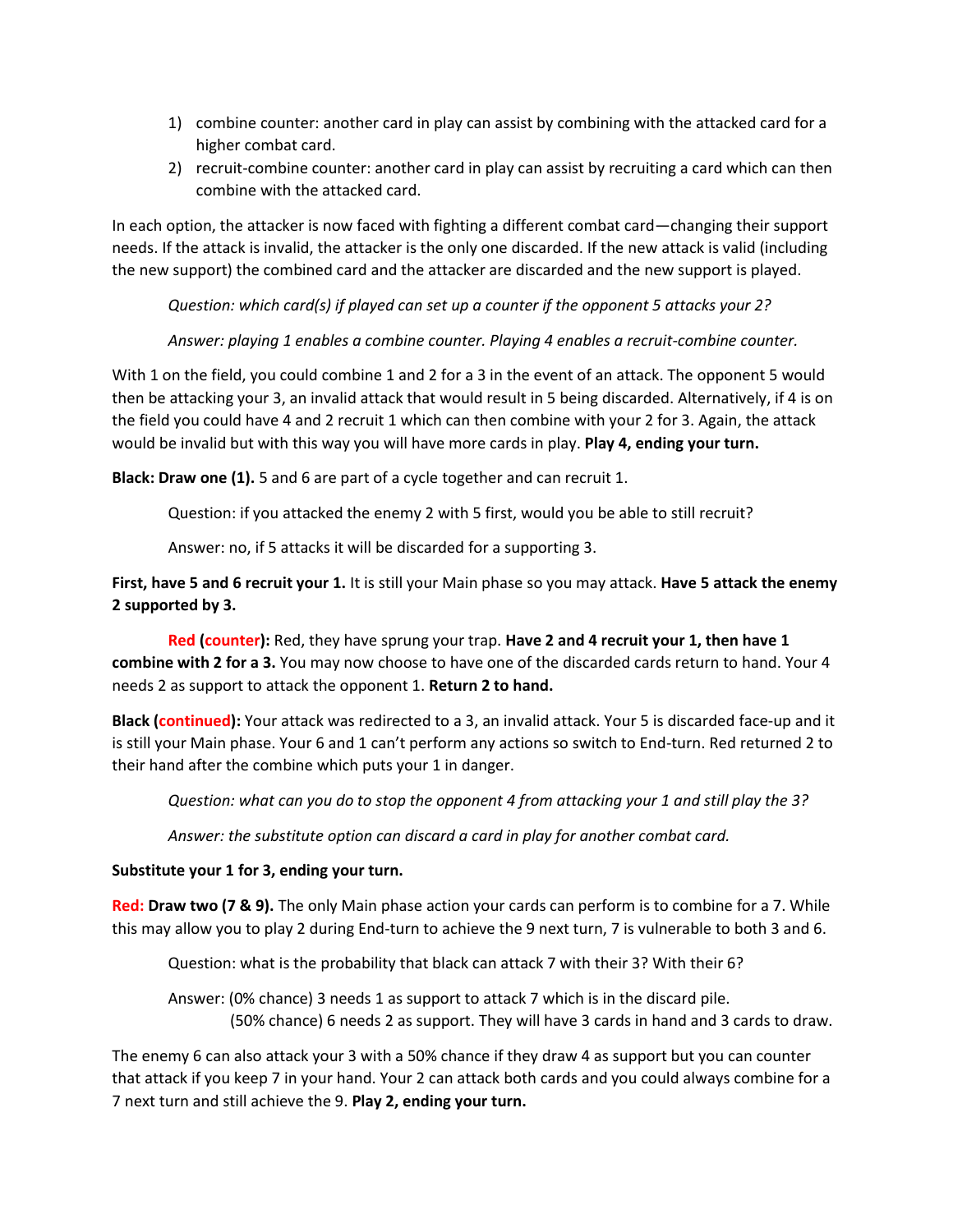**Black: Draw 2 (4 & 10).** You now have 2 prestige cards in your hand. During your Draw phase, if you draw into the 8, 9, & 10 you may choose to keep the hand or discard all three face-up to draw three more. With 4 in hand you now have three Main phase options available. You could combine 3 and 6 for 9. Or, you can attack the enemy 3 with your 6 and 4 as support.

*Question: What is the last Main phase option?*

*Answer: 3 and 6 can recruit your 4.*

**Have 3 and 6 recruit 4.** Performing a linear set of Main phase operations is called a sequence. Sequences can be as small as 1 operation or longer than 4 operations. Some also branch off of other sequences. So far, we have played with small 1-2 step sequences. At the start of this turn, you had five different sequences to choose from. Three of those required you to recruit the 4. Putting yourself in a position to have many options is a great way to play. Your opponent is poised for a turn with many more potential sequences should their field remain the same. If a player runs out of cards during their Main phase, they draw three more cards and continue. It is tempting to combine 6 and 4 or 6 and 3 and return the discarded 6 to hand for End-turn but your opponent will surely stop you before you prestige again. You need to reduce their field cards this turn.

*Question: what sequence(s) can you perform to attack the enemy cards?*

*Answer: have 4 and 6 combine for 10 and return the 6 followed by 3 attacks 4 for 6 support.*

## **Have 4 and 6 combine for 10, return 6 from discard. Have 3 attack the enemy 4 supported by 6.**

**Red (counter):** Red, they attacked your 4 and you were prepared. You could allow the attack to go through as normal, or combine counter. If you combine counter for the 7 their 3 would now be attacking your 7, a valid attack; however, the would need 1 in support and that is in their discard pile. **Have 3 and 4 combine for 7.** Neither of the discarded cards are important. **Leave both cards in the discard to draw more next turn.**

**Black (continued):** Your 3 is discarded face-up. At first glance, this may seem like it was a bad sequence. However, Red only has two cards now and many fewer potential sequences next turn. Additionally, their 2 can't attack your 6 with 7 in play. **Play 6, ending your turn.**

**Red: Draw two (6 & 8).** You're at the point in the game where determining the remaining cards can really be helpful for deciding future sequences. Your enemy has yet to use the discard option at Endturn and should have all cards in the discard pile visible.

*Question: What are the remaining cards your opponent has in hand or yet to draw?*

*Answer: the opponent will have some combination of 2, 7, 8, and 9 on their next turn.* 

Your 7 is the only card truly threatened here given their remaining cards. You could combine for the 9 directly but you have better sequences available. **Have 2 and 7 recruit your 6.** Now you two sequences to choose from drew the card you need to complete your cycle. **First complete the cycle by playing the 6.** Now, you have a choice of combining for 8 or 9. Remember, 7 is the only vulnerable card. **Have 2 and 7 combine for 9, return 2 from discard. Play 2, ending your turn.**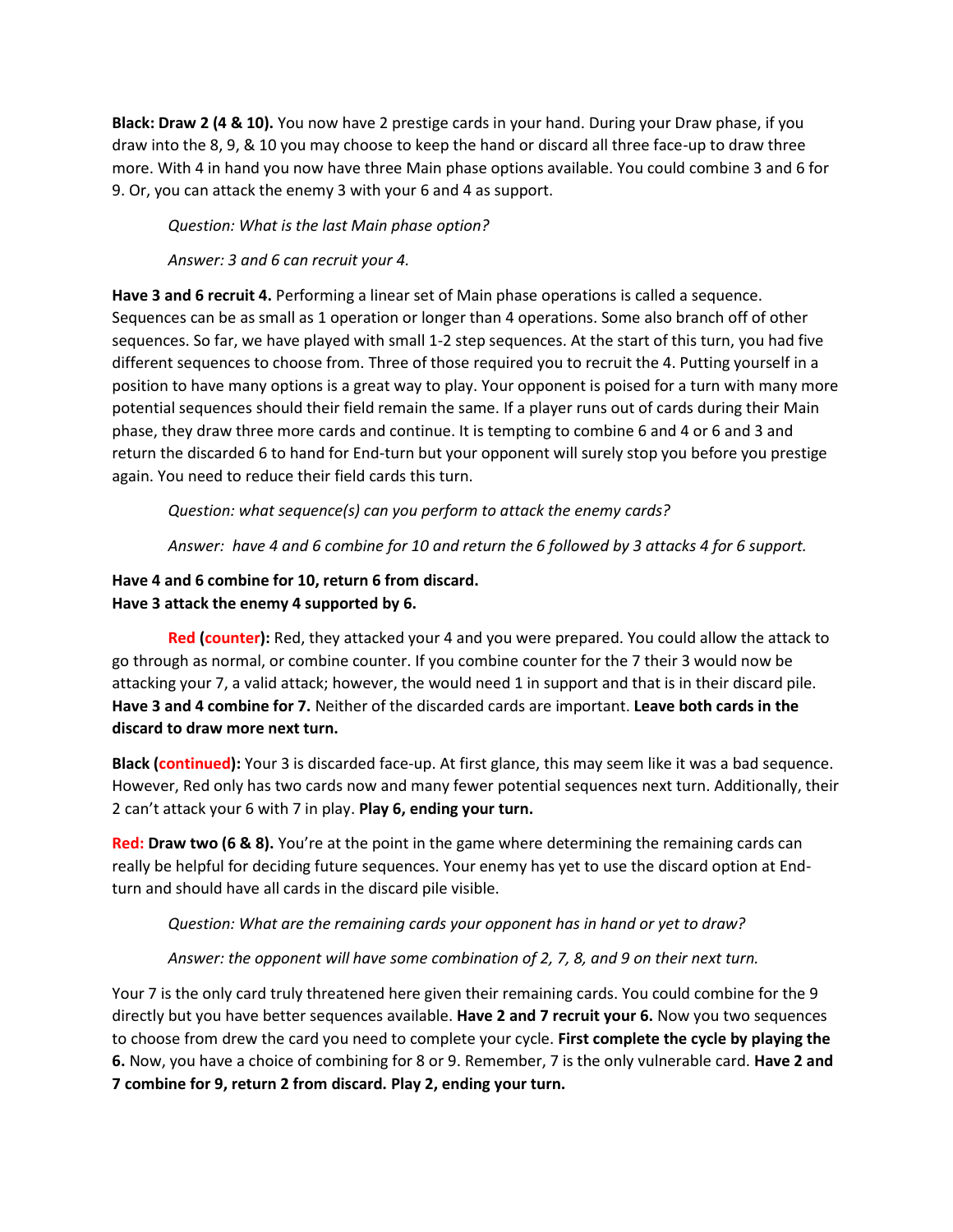**Black: Draw two (2 & 8).** Your cards in play can't attack or combine. The opponent 2 can't attack your 6 either because the supporting 7 is in their discard. In fact, because they chose not to discard at End-turn, you know what they will have next turn.

Question: what cards will red have in hand next turn?

Answer: red will have 5, 8, & 10 in hand.

## **Play 2, ending your turn.**

**Red: Draw two (5 & 10). Have your 2 and 6 combine for 8, return 6 from discard.** It is arguably better to leave both cards in discard and play 5. You would draw 2 next turn and 5 can attack 2, 6, & 7. But, we are playing a tutorial and for the sake of it: **play 6, ending your turn.**

**Black: Draw one (7).** You could attack the opponent 6 but you would lose out on any prestige cards. **Have 2 and 6 recruit 7.** 7 is the most vulnerable. **Have 2 and 7 combine for 9, return 2 from discard. Play 2, ending your turn.**

**Red:** You have run out of cards to draw from. When you have no cards to draw, players shuffle their discard piles and continue to draw until they have three in hand. **Shuffle the discard pile and place the 4 on top** (we're cheating for the sake of the tutorial). **Draw one (4).** They will most likely combine next turn for their final prestige. Your cards are safe. **Play 4, ending your turn.** 

**Black:** You have run out of cards. Shuffle and draw two (???). The cards you draw aren't part of the rest of the tutorial, keep them concealed. You have 4 cards in play.

*Question: could you play or recruit a card?*

*Answer: no, you have a maximum of 4 field slots including prestige cards.*

**Have 6 and 2 combine for 8, choose to return a card or leave both in discard.** Congratulation! You have all three prestige cards in play. **Promote your commander** by discarding all three from play and become the Queen. You are half-way to winning. Collect them one more time to win. You also have an empty field now. **Finish your turn however you decide.**

**Red: Draw one (???).** This card isn't part of the tutorial. **Have 4 and 6 combine for 10, choose to return a card or leave both in discard.** Congratulations! You too have made it. **Promote and end your turn however you decide.**

At this point, the tutorial is over. If you were playing until Queen, black would have won by a single turn. However, you should continue the full game and play first to King using what you've learned in this tutorial. Good luck!

P.S. If you liked this tutorial and want to hear how it *sounds* check out my website. I wanted to make the game more accessible, so I mapped each card to different notes/chords. I'm hoping this will enable blind players to play Fano. It also just sounds really cool. Hope you enjoyed.